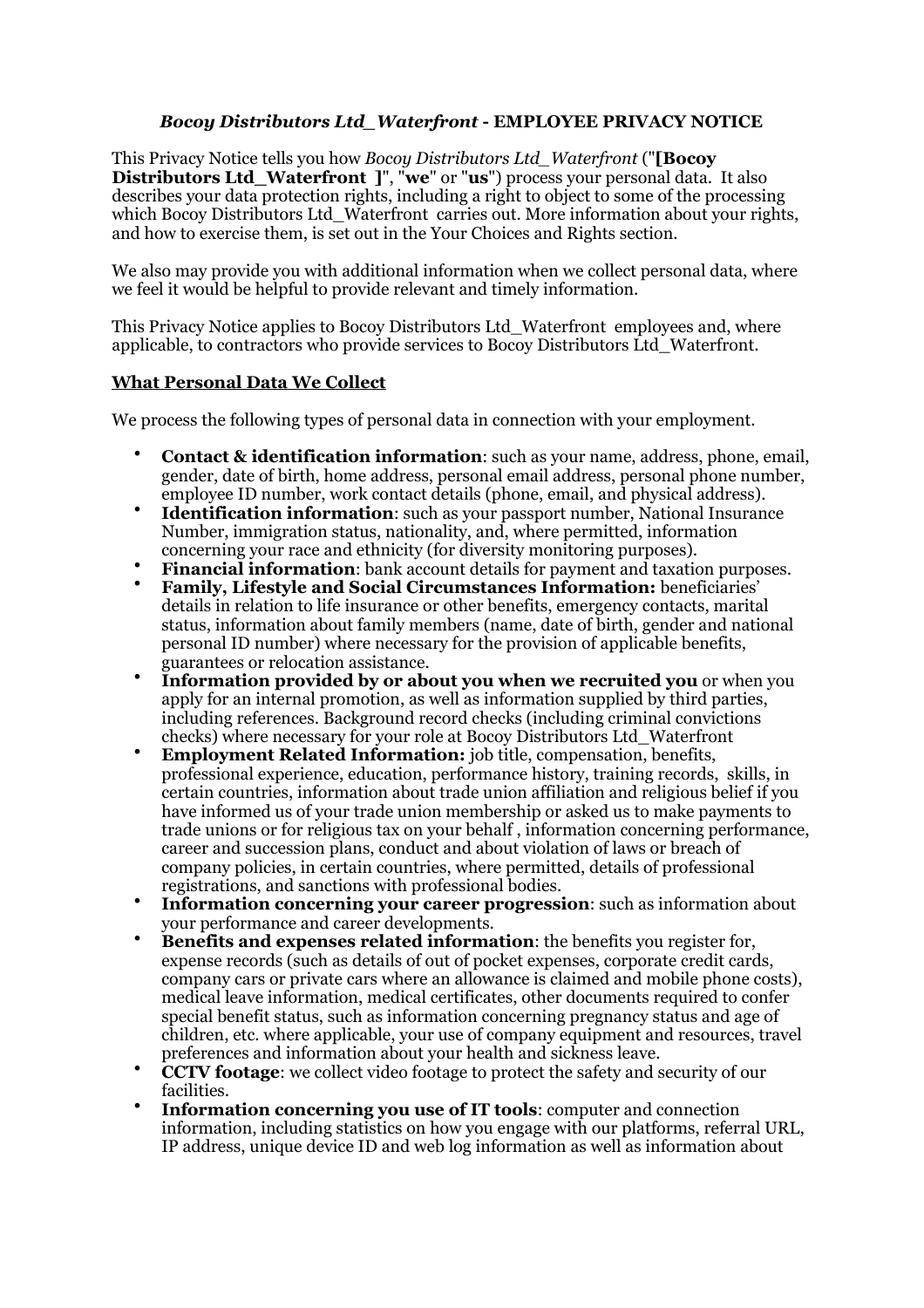your use of our electronic resources, such as computers and mobile devices we may provide to you.

• **Any other information you submit to us (including during the course of any correspondence you may have with us)**: such as signatures, photographs, opinions, your location (if you choose to enable it on a company device) and any other information you provide.

On occasion, we receive personal data from third party sources, such as if we receive details of a certification or training you obtained, or where we receive feedback concerning your performance or a referral from a previous employer.

#### **Why We Collect, Use and Store this Personal Data**

We collect, use and store your personal data for the reasons set out below.

- **Where this is necessary for Bocoy Distributors Ltd\_Waterfront to administer your contract of employment or for services or in connection with services or benefits which you request from us**.
	- The administration of payroll and benefits, absences, compensation, and expense management.
	- o To allow you to access medical insurance, occupational health, retirement plans, stock plans, access to company cars and automotive insurance, and childcare benefits, where provided. Some benefits may require you to provide personal data concerning family members, partners or next of kin, in which case you must inform them before providing it to us.
- **Where necessary to comply with a legal obligation**.
	- Making deductions from payroll for tax and social security purposes and providing information to tax and social security authorities, as required by law.
	- o Managing statutory sick pay and maternity pay.
	- o Disclosures to law enforcement agencies or in connection with legal claims, health & safety compliance, regulatory, investigative and disciplinary purposes (including disclosure of such information in connection with legal process or litigation).
- **Where necessary for Bocoy Distributors Ltd\_Waterfront 's legitimate interests, as listed below, and where our interests are not overridden by your data protection rights.**
	- Managing and developing our personnel for example, performance and talent management, training and leadership development, award recognition, employee surveys and marketing to employees.
	- o Protecting our legitimate business interests and legal rights. This includes, but is not limited to, use in connection with legal claims, compliance, regulatory, auditing, investigative and disciplinary purposes (including disclosure of such information in connection with legal process or litigation) and other ethics and compliance reporting requirements.
	- o Maintaining the security and integrity of our facilities, equipment and electronic platforms. This includes administering access rights, monitoring compliance with company protocols, and where permitted by local law and in accordance with relevant policies, for investigations and disciplinary actions.
	- o Publishing internal directories and providing other internal communications tools. This includes information which you provide for your internal company profile.
	- o Operation of any ethics or whistleblowing hotline which Bocoy Distributors Ltd\_Waterfront may run now or in the future.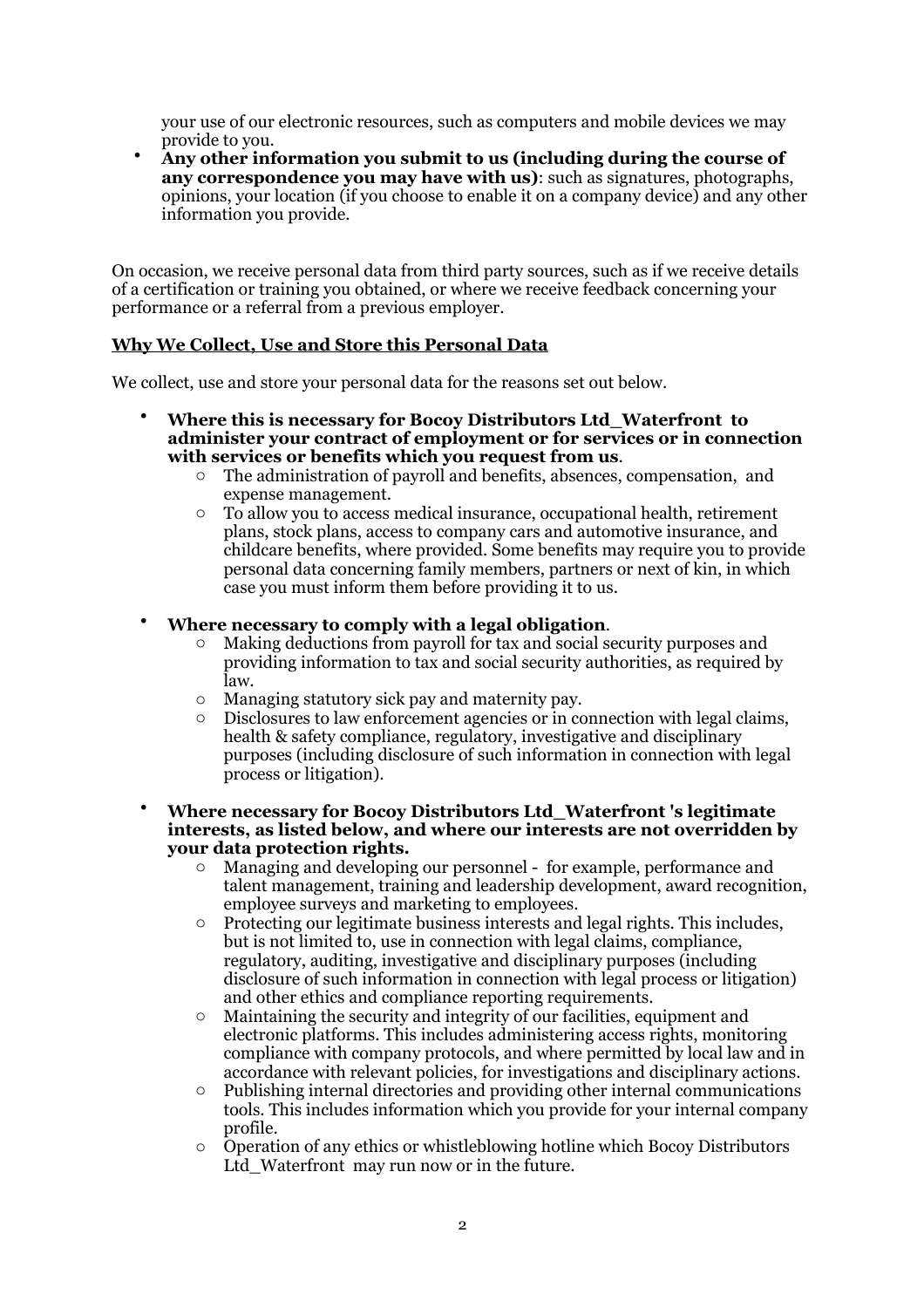- o To analyse and monitor the diversity of the workforce in accordance with applicable laws. This includes, for example, compliance with equal opportunity employment laws.
- **Where you have given consent.** For example, we may ask for your permission to use your image in a company publication. Where we ask for consent, you are free to withhold or revoke it.

### **How We Share Your Personal Data**

We share some of your personal data with **other members of the Bocoy Distributors Ltd** Waterfront and Anglo Hispano Brands group to administer and manage group functions, including to make systems available to Anglo Group of Companies & Subsidiaries' employees, to manage supply chains and to assess your performance and the performance of Anglo Hispano Group of Companies and Subsidiaries.

Your personal data will also be shared with **companies providing services under contract** to Bocoy Distributors Ltd Waterfront, such as training providers, help desk providers and IT hosting and/or IT maintenance providers.

Your personal data also will be shared with **third party benefits providers**, such as for the purposes of obtaining health or life insurance, childcare vouchers and other applicable benefits. Personal data will also be shared with government authorities and/or law enforcement officials if required for the purposes above, if mandated by law or if required for the protection of our legitimate interests in compliance with applicable laws.

In the event that a Bocoy Distributors Ltd\_Waterfront business is sold or integrated with another business (in part or whole), your details may be disclosed to our advisers and any prospective purchaser's adviser and will be passed to the new owners of the business / business unit. Likewise we may share your personal data if we outsource a function related to your employment.

## **CCTV**

To protect our facilities, assets and personnel, and to deter, detect, record and allow analysis of any type of incident, including malicious actions such as theft or vandalism, accidents, fires, floods and other emergency situations, Bocoy Distributors Ltd\_Waterfront has installed CCTV cameras throughout its premises.

Bocoy Distributors Ltd\_Waterfront recognizes the need to balance an individual's right to privacy with the need to ensure the safety and security of Bocoy Distributors Ltd\_Waterfront employees, customers, visitors and corporate assets. Bocoy Distributors Ltd\_Waterfront will not employ CCTV equipment in private areas, such as restrooms, toilets or changing rooms. Where CCTV is deployed externally, Bocoy Distributors Ltd Waterfront will only capture images of public streets and buildings where permitted.

Only authorised personnel have permission to operate the CCTV systems and view the images, including security teams, human resources and appropriate management, internal and external legal advisors, and police, law and regulatory enforcement authorities.

Unless Bocoy Distributors Ltd\_Waterfront can demonstrate it is otherwise justified, Bocoy Distributors Ltd\_Waterfront will not deploy covert CCTV technology. Notice of CCTV filming will be provided in the vicinity of any recorded space.

#### **Your Choices and Rights**

You have the right to **ask Bocoy Distributors Ltd\_Waterfront for a copy** of your personal data; to **correct**, **delete** or **restrict** processing of your personal data; and to **obtain the personal data you provide in a structured, machine readable format**.